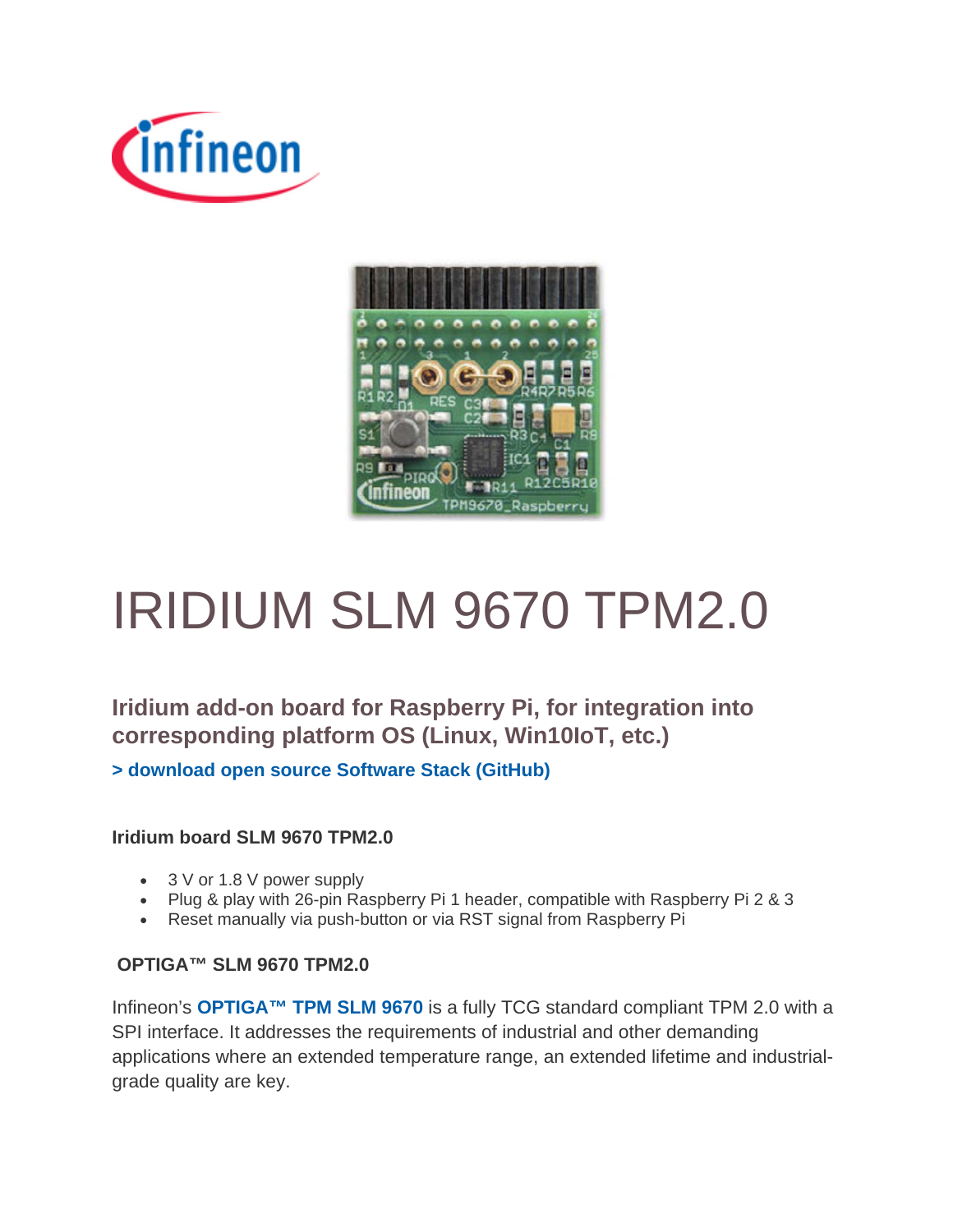- Standardized and market-approved turn-key security solution (TCG standard TPM 2.0)
- High-end tamper resistant security controller with advanced cryptographic algorithms and protection mechanisms against physical and logical attacks
- Support for variety of cryptographic algorithms
- Extended temperature range (-40°C to 105°C) & Extended lifetime of 20 years
- Industrial qualification: JEDEC JESD47

#### **Target Applications**

- Industrial PCs
- Servers
- Programmable Logic Controllers (PLC)
- Industrial Network Infrastructure & Equipment Including
	- o Gateways
	- o Routers
	- o Wireless Access Points
	- o Switches

### **Parametrics**

| <b>Parametrics</b>     | <b>IRIDIUM SLM 9670 TPM2.0</b>                                                                                                                   |  |
|------------------------|--------------------------------------------------------------------------------------------------------------------------------------------------|--|
| Applications           | Industrial                                                                                                                                       |  |
| Configuration          | SLM 9670 TPM 2.0 for Raspberry Pi                                                                                                                |  |
| Family                 | Security                                                                                                                                         |  |
| Input Type             | DC                                                                                                                                               |  |
| <b>Interfaces</b>      | <b>SPI</b>                                                                                                                                       |  |
| Product<br>Description | Infineon TPM SLM 9670 Iridium add-on board for Raspberry Pi.<br>For integration into the corresponding platform OS (Linux, Win 10)<br>IoT, etc). |  |
| <b>Product Name</b>    | IRIDIUM SLM 9670 TPM2.0 LINUX                                                                                                                    |  |
| Qualification          | Industrial                                                                                                                                       |  |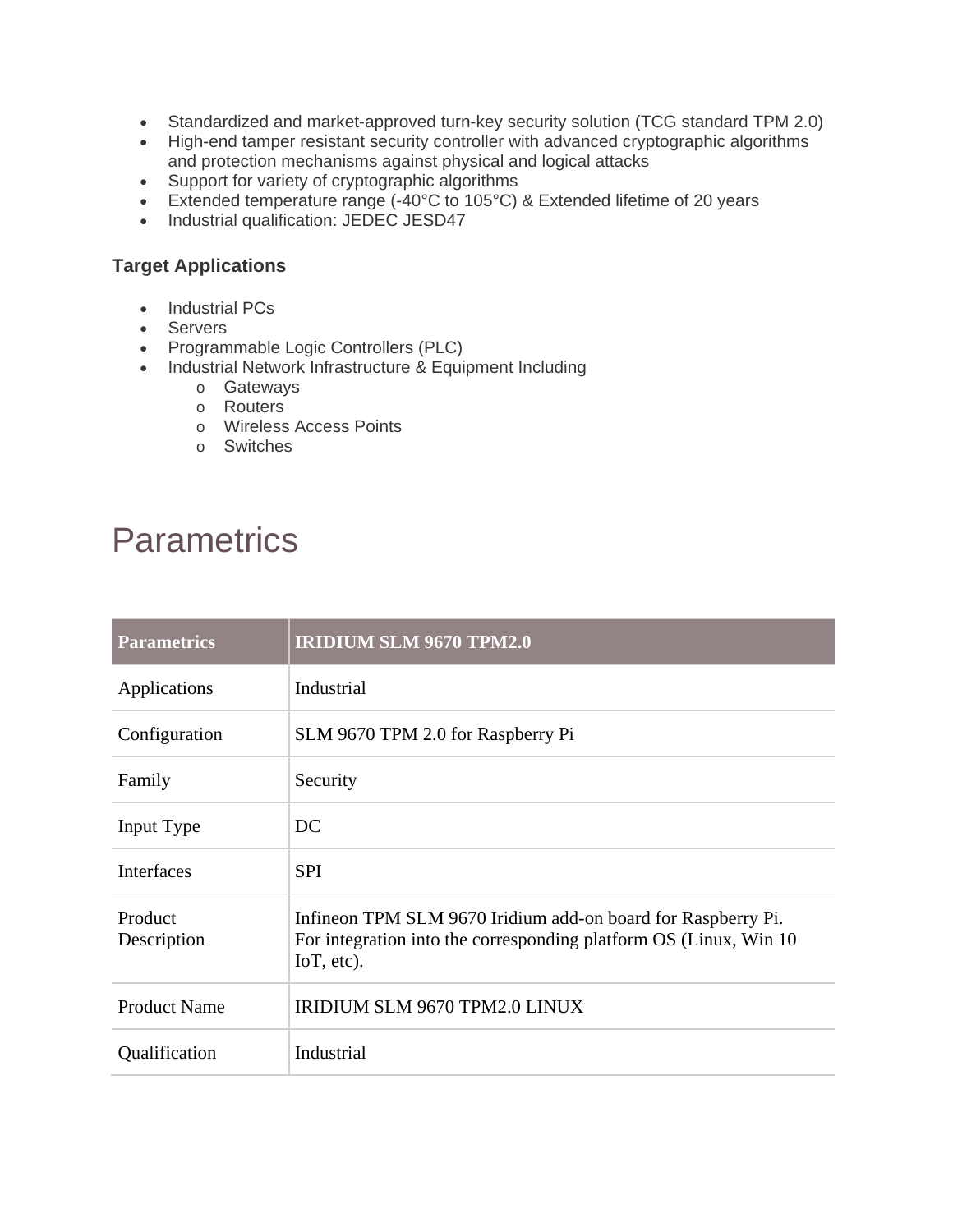| <b>Parametrics</b>        | <b>IRIDIUM SLM 9670 TPM2.0</b>      |
|---------------------------|-------------------------------------|
| Supply<br>Voltage min max | 3.3 V 1.65 V 3.6 V                  |
| <b>Target Application</b> | Industrial; Smart Card and Security |
| <b>Type</b>               | <b>Evaluation Board</b>             |
|                           |                                     |

### Order

| <b>Sales Product Name</b>   | <b>IRIDIUM SLM 9670 TPM2.0</b> |
|-----------------------------|--------------------------------|
| <b>OPN</b>                  | IRIDIUMSLM9670TPM20TOBO1       |
| <b>Product Status</b>       | active and preferred           |
| Package name                | $\overline{\phantom{m}}$       |
| <b>Order online</b>         | Buy online                     |
| <b>Completely lead free</b> |                                |
| <b>Halogen</b> free         |                                |
| <b>RoHS</b> compliant       | yes                            |
| <b>Packing Size</b>         | $\mathbf{1}$                   |
| <b>Packing Type</b>         | <b>CONTAINER</b>               |
| <b>Moisture Level</b>       |                                |
| <b>Moisture Packing</b>     | <b>DRY</b>                     |